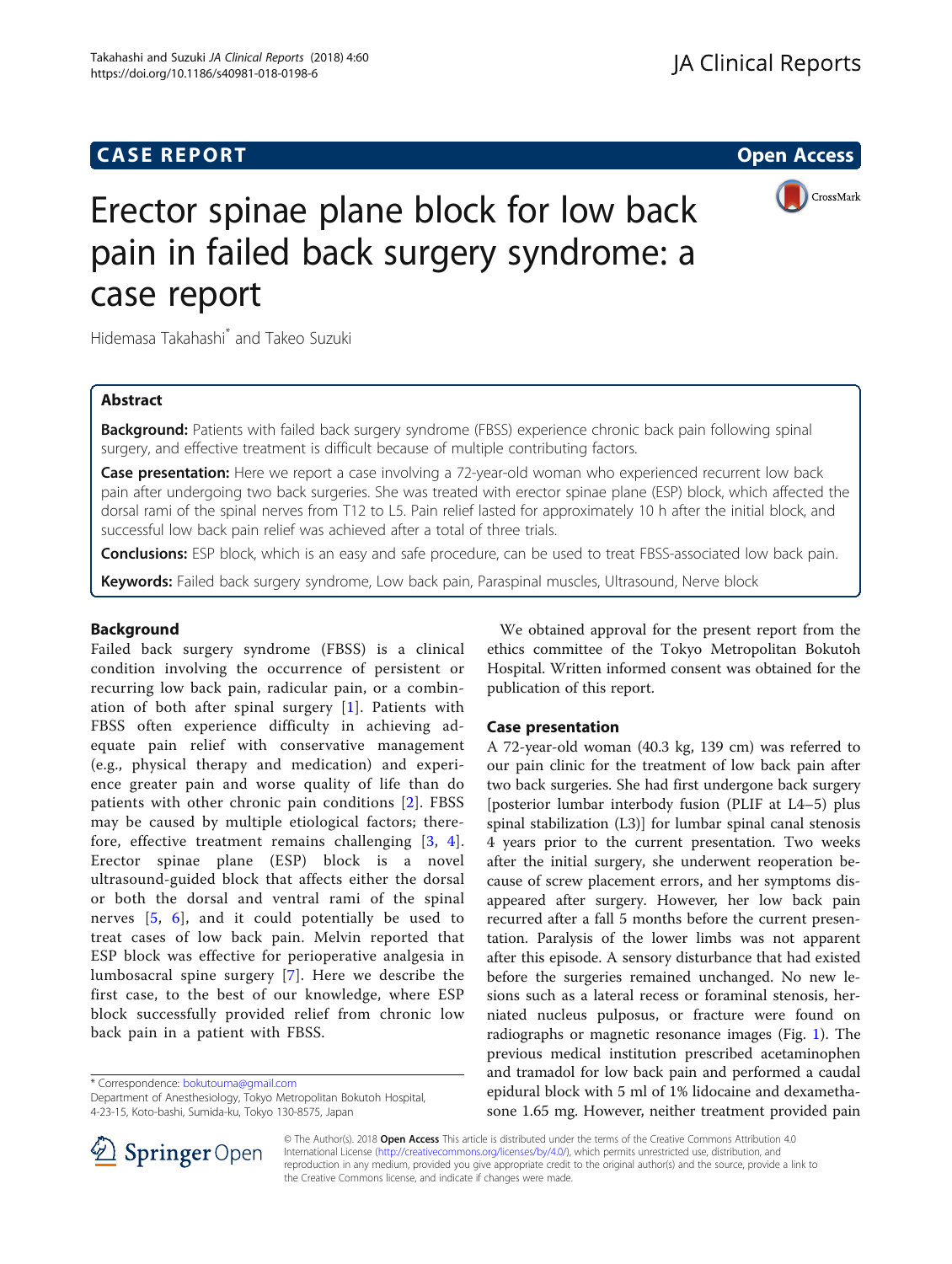<span id="page-1-0"></span>

Fig. 1 Radiograph showing lumbar spinal bone after two back surgeries in an elderly woman with failed back surgery syndrome

relief, and the patient was referred to our pain clinic. She had several comorbidities, including diabetes mellitus, hypertension, renal dysfunction, hypothyroidism, rheumatic arthritis, and gastroesophageal regurgitation, and was prescribed 27 different drugs by clinicians from five different facilities. Accordingly, we decided not to use additional medication for first-line therapy because of polypharmacy concerns and renal dysfunction and performed bilateral ESP block with the patient in the prone position. A convex type transducer was placed in a longitudinal orientation at the level of the L2 transverse process, 3 cm lateral to the midline. The L4 and L5 transverse processes could not be identified because of the echogenic artifacts due to the surgical instruments. The posterior surface of the L2 transverse process was identified using an aseptic technique. After the puncture point was anesthetized with 2 ml of 1% lidocaine, the needle was inserted in the plane of the ultrasound beam in a cephalad to caudal direction. Following confirmation of the needle tip on the surface of the transverse process of L2, 20 ml of 0.1875% ropivacaine (fourfold dilution of commercial product) was injected into the target plane between the erector spinae

muscles and the transverse process (Fig. 2). This procedure was repeated on the contralateral side. Twenty-five minutes later, the patient reported a warm feeling in her low back and almost complete relief from pain, which was approximately < 10% of its original severity. There was an area of diminished cold sensation extending from T12 to L5, with no change in the anterior and lateral abdomen. Unfortunately, the pinprick test was not performed. Pain relief lasted for approximately 10 h after the initial block. We repeated this procedure for a total of three times in a month. Finally, the patient reported that her daily baseline level of low back pain had diminished to < 40% of its original severity. She was satisfied with the extent of pain control and did not wish to undergo further treatments such as epiduroscopy or spinal cord stimulation (SCS).

## **Discussion**

To the best of our knowledge, this is the first case where successful low back pain relief was obtained with the use of ESP block in a patient with FBSS who experienced recurrent low back pain after undergoing two back surgeries.

ESP block is a novel, ultrasound-guided, peripheral nerve block that was first described for the treatment of chronic thoracic neuropathic pain [[5\]](#page-3-0). The present report shows that ESP block at the lumbar vertebral level is as effective as that at the thoracic vertebral level, which is described in previous reports [[5,](#page-3-0) [6\]](#page-3-0). ESP block is considered an extensive cutaneous sensory block because it affects either the dorsal rami or both the dorsal and ventral rami of the spinal nerves [[5,](#page-3-0) [6](#page-3-0)]. In this case, a cold test determined that ESP block administered at the transverse process of L2 affected the dorsal rami of the lumbar spinal nerves from T12 to L5, but not the



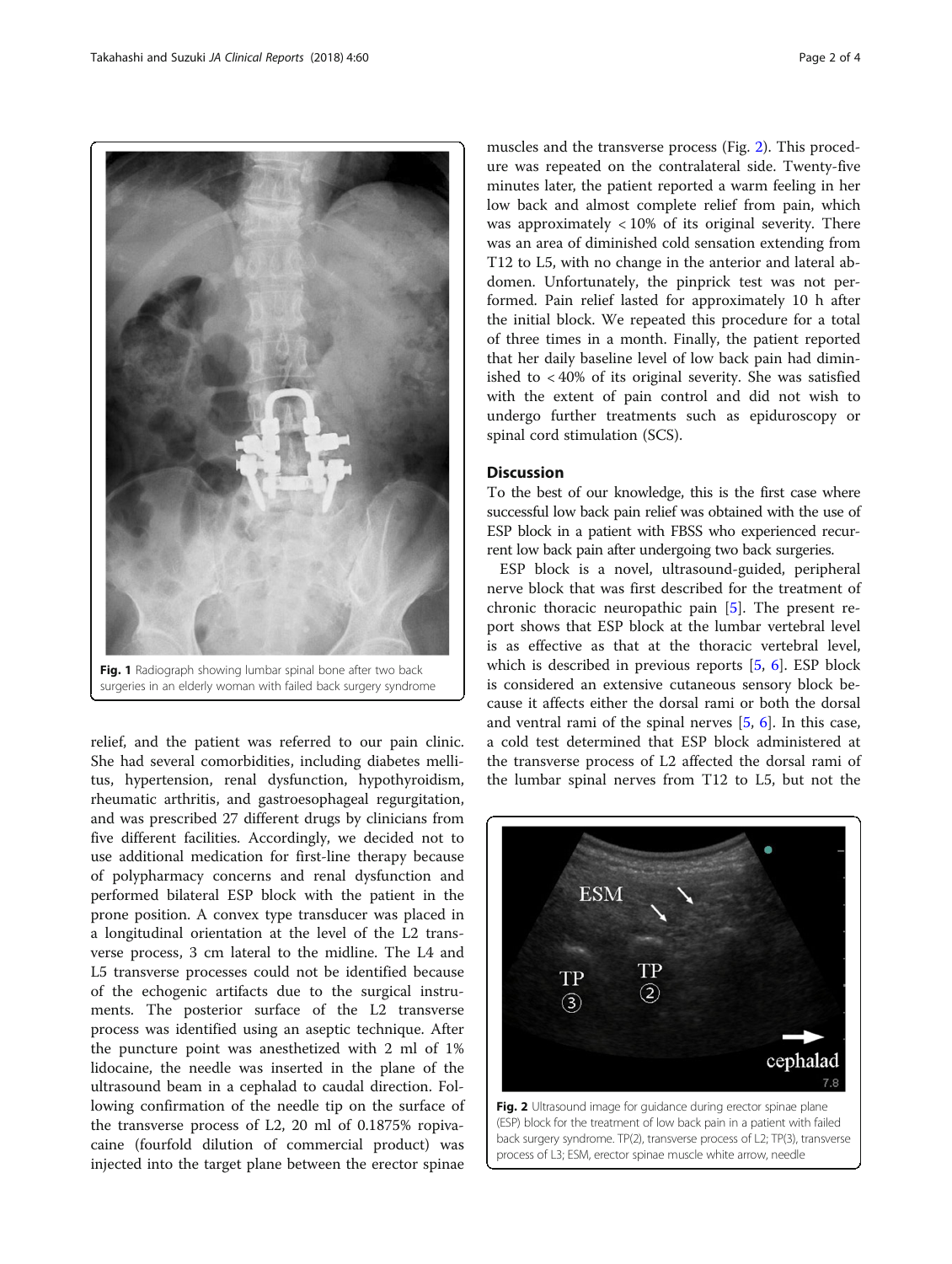ventral rami. Although several studies have reported that ESP block affects both the dorsal and ventral rami of the spinal nerves [[5](#page-3-0), [8\]](#page-3-0), a cadaver study showed that the ventral rami are not always blocked [[9\]](#page-3-0). In addition, there may be differences between lumbar and thoracic ESP blocks [\[10\]](#page-3-0). Although FBSS is caused by multiple factors, low back pain in FBSS may be precipitated by the dorsal rami of the spinal cord  $[1]$  $[1]$  $[1]$ . Thus, ESP block is expected to alleviate low back pain in patients with FBSS. Indeed, as observed in the present case of FBSS, ESP block was highly effective in the treatment of low back pain. We used 20 ml of 0.1875% ropivacaine on the basis of previous studies [\[5](#page-3-0), [6,](#page-3-0) [10](#page-3-0)]. Although there is no study on the appropriate dose of the local anesthetic, our dose was probably sufficient because adequate pain relief was obtained without adverse events. Several other blocks can affect the dorsal rami of the spinal nerves, such as the retroraminal block and thoracolumbar interfascial plane block [[11,](#page-3-0) [12\]](#page-3-0). The injection site for both these blocks is close to that for ESP block. However, ESP block for FBSS, particularly that in the lumbar region, has not been adequately compared with these blocks. ESP block has several advantages. First, it is an easy and a safe procedure. The target is located on the transverse process, which gives a strong echo on ultrasound images and can be easily identified. Therefore, concerns regarding excessive advancement of the needle and inadvertent injection into the epidural or intrathecal space are limited. Second, the analgesic effect of ESP block is observed over a wider area. In this case, a cold test confirmed the effects between T12 and L5. This is an advantage over other regional analgesic techniques such as the trigger block and the medial branch block, which have effects limited to the injected area. Finally, surgical scar formation, which is a natural stage of tissue healing after surgery [[3\]](#page-3-0) and may limit drug spread to the target site, does not affect ESP block. The point at which drugs are injected for ESP block lies between the erector spinae muscle and the transverse process and is outside the surgical area, particularly that for the PLIF maneuver. Thus, there is likely to be minimal scar formation at the drug-injection site.

In general, the first choice for the treatment of FBSS is medication therapy [[3\]](#page-3-0). However, this patient was already undergoing treatment with 27 different medications; therefore, she was not treated with additional medication because of polypharmacy concerns. Epidural block is a good choice for interventional therapy in pain clinics [[3\]](#page-3-0), but caudal epidural block was not effective in this case, probably because fibrotic adhesions formed by previous surgeries may have created separations within the epidural space  $[13]$  $[13]$ , which interfered with the spread of the analgesic solution. As a more invasive treatment that can be used when conservative treatment is ineffective in cases of FBSS, SCS can play an important role in pain management  $[14]$  $[14]$ . A limitation of SCS is that some patients have reported complications, such as lead migration, local wound infection, pocket pain, loss of therapeutic effects, and cerebrospinal fluid leak with headache; these do not occur with ESP block [\[4](#page-3-0)]. Epiduroscopy is another option that may allow the physician to directly visualize the adhesions in the epidural space; this has also been reported to be effective [\[15](#page-3-0)]. However, this procedure is more invasive than ESP block and can only be performed at specialized institutions, particularly in Japan. For the above reasons, ESP block may be a valuable primary treatment option before the implementation of more invasive treatments for FBSS-associated low back pain.

There were three limitations to this case study. First, this report is just a case report, so it remains unclear whether ESP block is always an effective treatment for low back pain associated with FBSS, which can cause pain of various origins. For example, if low back pain originates inside the spinal canal, ESP block may not be effective. Further large-scale clinical studies are necessary for the generalization of our results. Second, this case involved a small woman, which makes it difficult to generalize our results. However, there is no relationship between low back pain in FBSS and physique. Thus, ESP could serve as a valuable treatment option for low back pain in patients with FBSS. Third, this report only showed the clinical effects of ESP block for FBSS, not the underlying mechanism. Further studies involving volunteers and cadavers subjected to lumbar surgery are necessary to clarify the mechanism.

In conclusion, the findings from this case suggest that ESP block is an easy and safe procedure and can serve as an effective treatment option for FBSS-associated low back pain.

#### Abbreviations

ESP: Erector spinae plane; FBSS: Failed back surgery syndrome; PLIF: Posterior lumbar interbody fusion; SCS: Spinal cord stimulation

#### Acknowledgements

We would like to thank Editage [\(www.editage.jp\)](http://www.editage.jp) for English language editing.

#### Funding

This research received no specific grant from any funding agency in the public, commercial, or not-for-profit sectors.

#### Availability of data and materials

The data are not publicly available because of patient privacy concerns but are available from the corresponding author on reasonable request.

#### Authors' contributions

HT conducted the procedures and wrote and revised the manuscript. TS conducted the procedures and revised the manuscript. Both authors read and approved the final manuscript.

#### Ethics approval and consent to participate

We obtained approval for the present report from the ethics committee of the Tokyo Metropolitan Bokutoh Hospital.